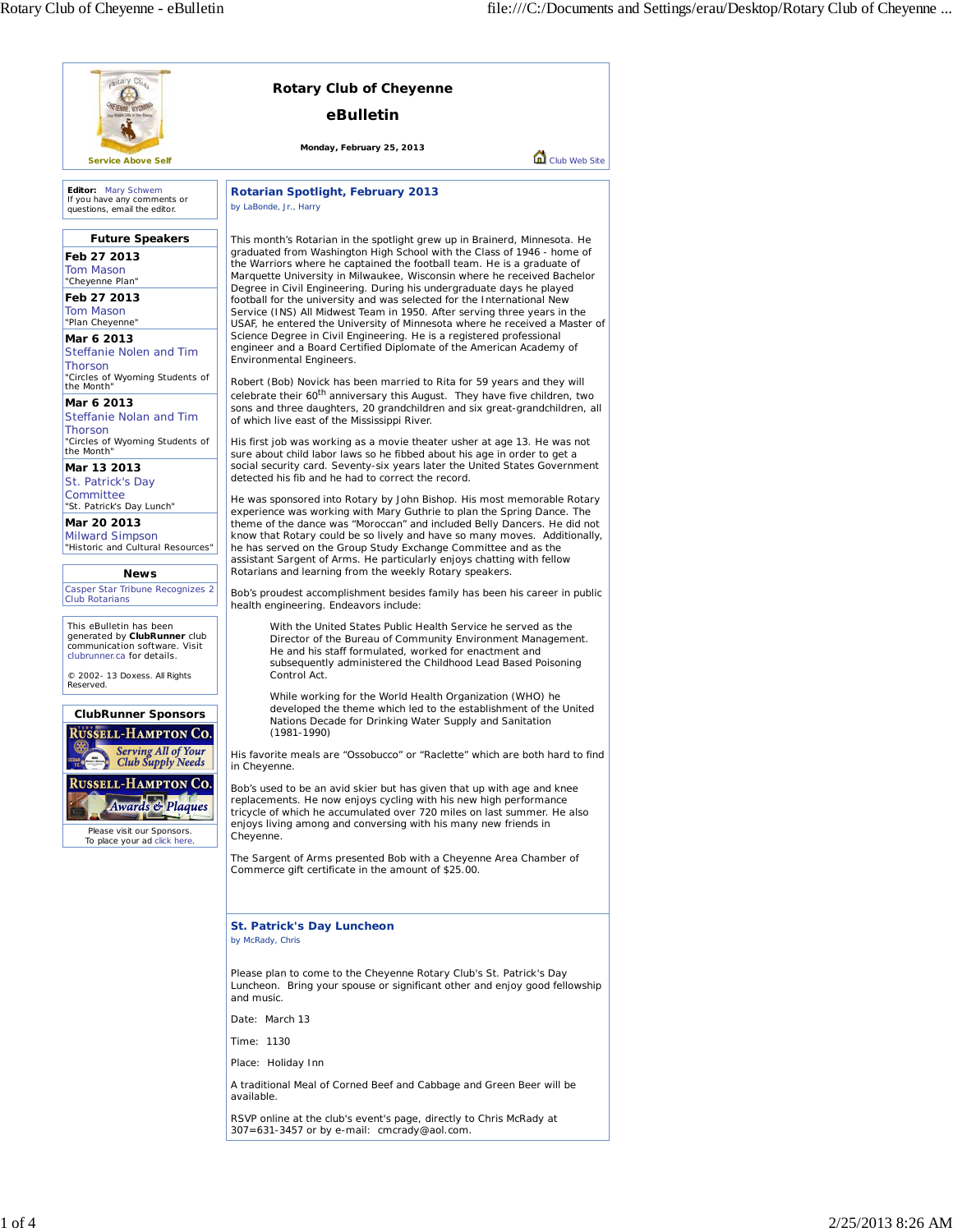**High School Career Interest Fair** *by Kunz-Wilkinson, Katharine* We are excited to be offering the students of Laramie County School District #1 (LCSD1) another GREAT career interest fair! South High School will be hosting its 2nd annual career interest fair for all high school-aged youth in the district on Thursday, April 18 from 11:15 AM – 2:00 PM in collaboration with LCSD1, Laramie County Community College Workforce and Community Development and the WY Department of Workforce Services Cheyenne Workforce Center. Last year, your presence at the fair was fantastic! The attendance surpassed the committee's expectations. In our first year, we had over 1,000 students and 100 careers represented. Students' feedback was very positive and even today, students have referenced their experience at the career fair as they talk about their future plans and career choices. For more information , Please contact Katherine Wilkinson by e-mail at kwilkinson@kkwconsulting.net. **New Member Proposals** *by Moore, Teresa S.* Richard Flood, President of Triwest Bank, sponsored by Mick Finnegan Proposed new members names are published so that a 10 day time period is allowed for any Rotarian to make an objection to the Board of Directors of the Club against that proposed member if he or she sees fit. If no objection is made the Board will generally vote to accept the new member. **Club Service Opportunity** *by Schwem, Mary* We are looking for an assistant Editarian for our weekly newsletter and e-Bulletin. If interested, please talk to Mary Schwem or e-mail her mawbschwem@bresnan.net. Club Service/Meetings is looking for 3-4 volunteers to fill a newly established A/V Committee. The volunteers will be responsible for all A/V at weekly meetings – this includes setting up the computer for weekly meetings, coordinating all audio visuals for the meeting (songs, powerpoints and program presentations), adjusting microphone volume, etc. If interested, please contact Sabrina Lane, slane@LCCCFoundation.edu. **6th Annual Cranium Cup** *by Wagner, Lee* Dust off your gray matter. Focus your concentration . Test your mental acumen. Show-off your amazing knowledge of trivia (important and otherwise). Once again it is time to start gearing up for the 6th Annual Cheyenne Rotary Foundation Cranium Cup. Mark your calendars! The big night this year is Friday, April 12th, in the Grand Ballroom of the Holiday Inn. Now is the time to organize your teams! The cost per team again this year is only \$800 which includes: a tasty plated dinner for eight (8), the exciting competition, a evening of unequalled entertainment, and fabulous TROPHIES! Sponsorships Available In addition to sponsoring a team, your company, organization, or you personally, can help the local Cheyenne Rotary Foundation achieve its annual fundraising goal by becoming a direct sponsor of the Cranium Cup. Sponsor levels are: Platinum Level  $= $750$  and over Gold Level = \$500-\$749 Silver Level = \$250-\$499 Please contact us to secure your team reservation, or make a sponsorship commitment. Lynne Boomgaarden Khale Lenhart Lee Wagner CC Committee CC Committee CC Committee 307-426-4104 307-632-0541 307-634-7755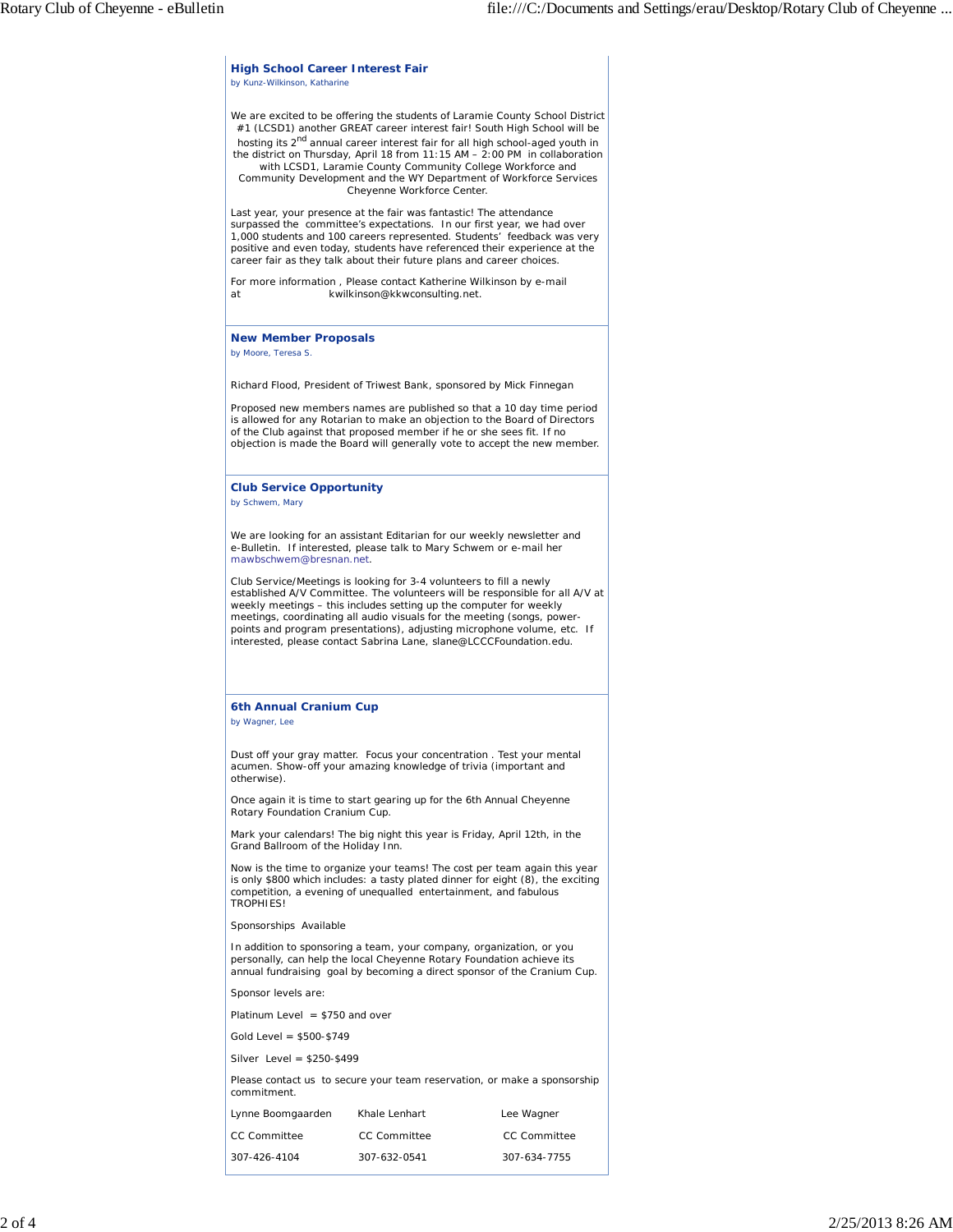